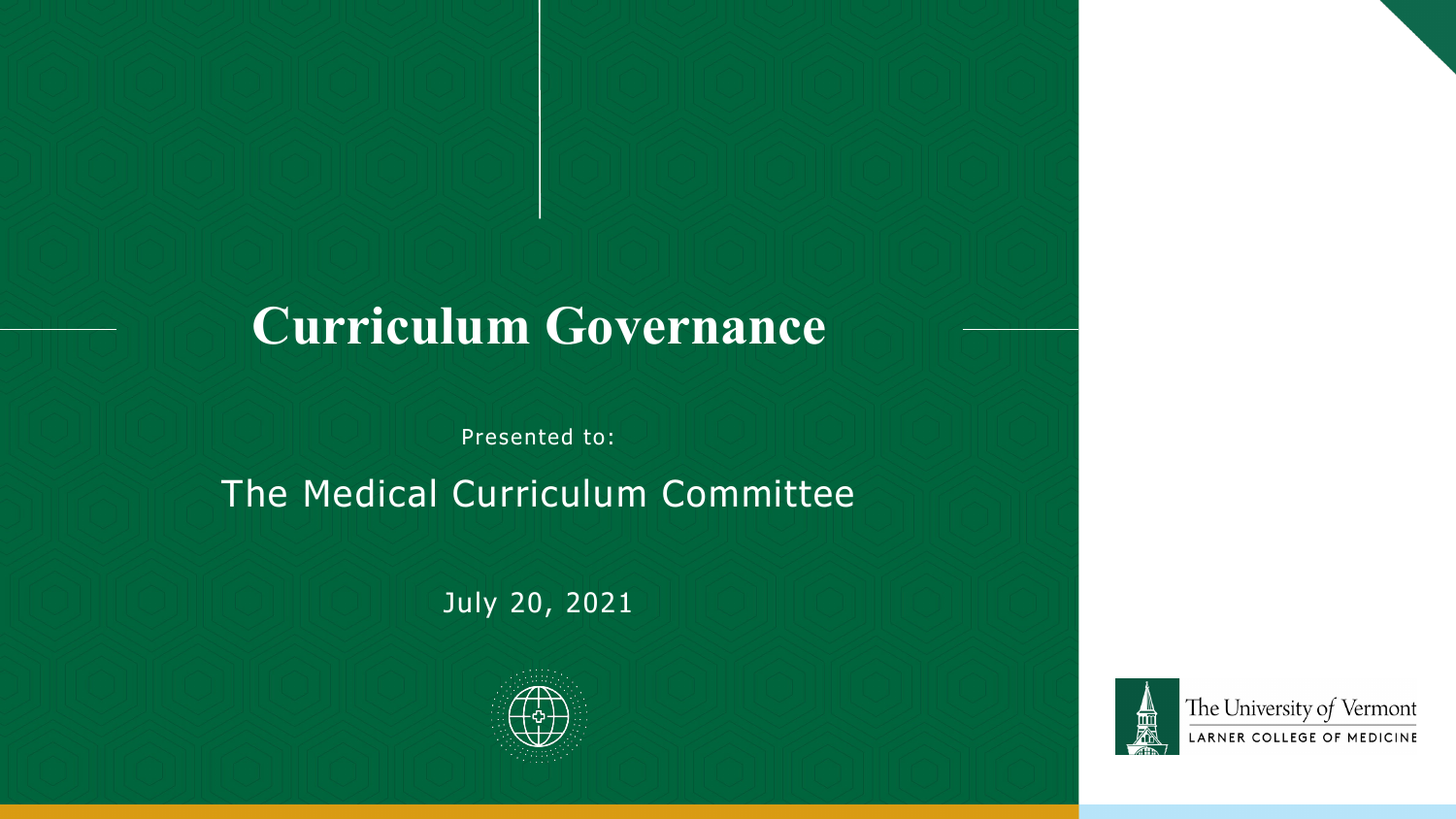#### **Standing Committees of the Faculty**

## LCOM Standing Committees



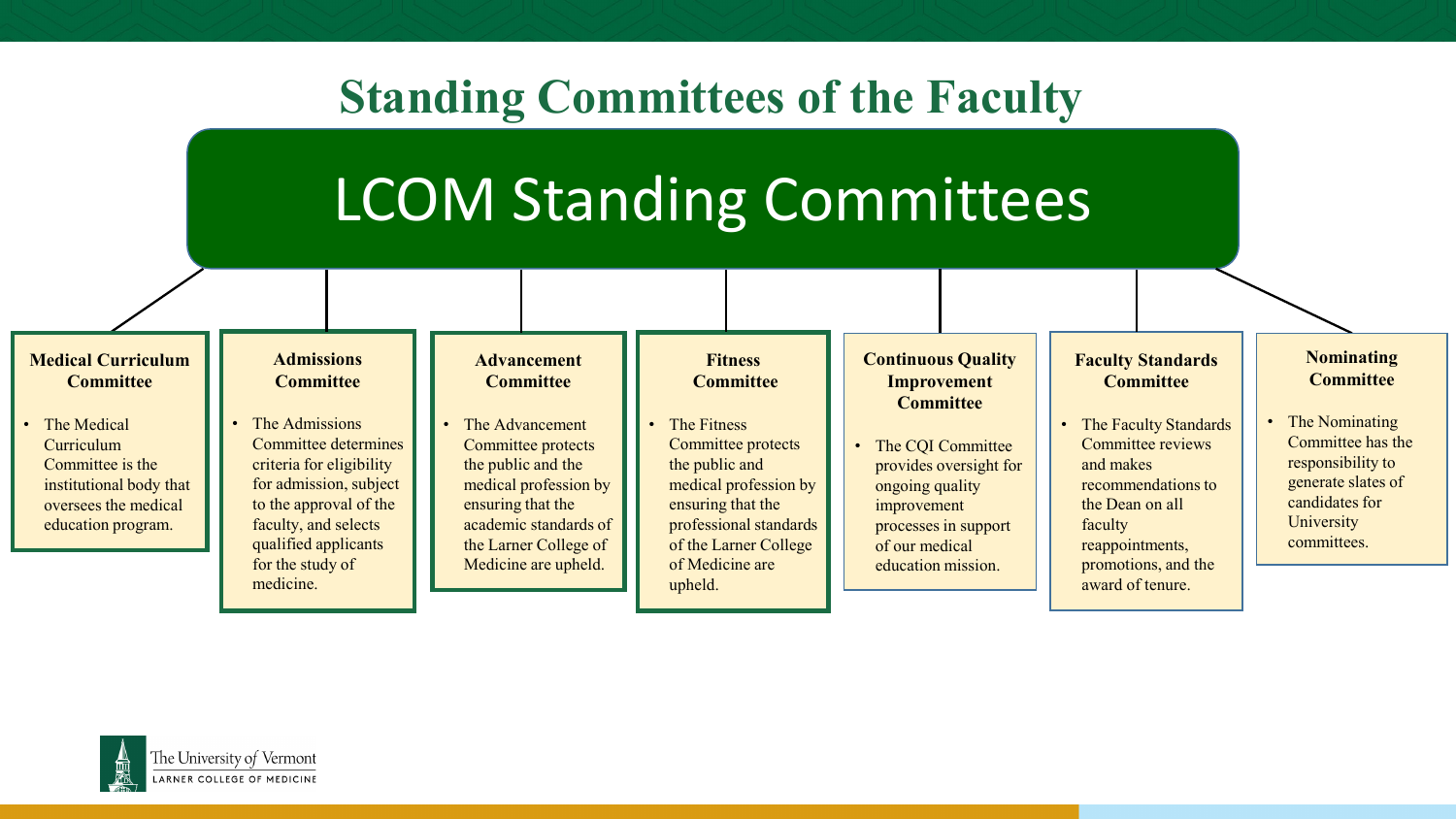## **What is the Medical Curriculum Committee (MCC)**

- The institutional body that oversees the medical education program.
- **Provides integrated institutional responsibility for the overall design, management,** integration, evaluation and enhancement of a coherent and coordinated medical curriculum.
- Implements needed changes to the medical education curriculum.
- Cognizant of national medical education priorities and requirements.
- Reviews, recommends and approves curriculum content, including horizontal and vertical integration of content.

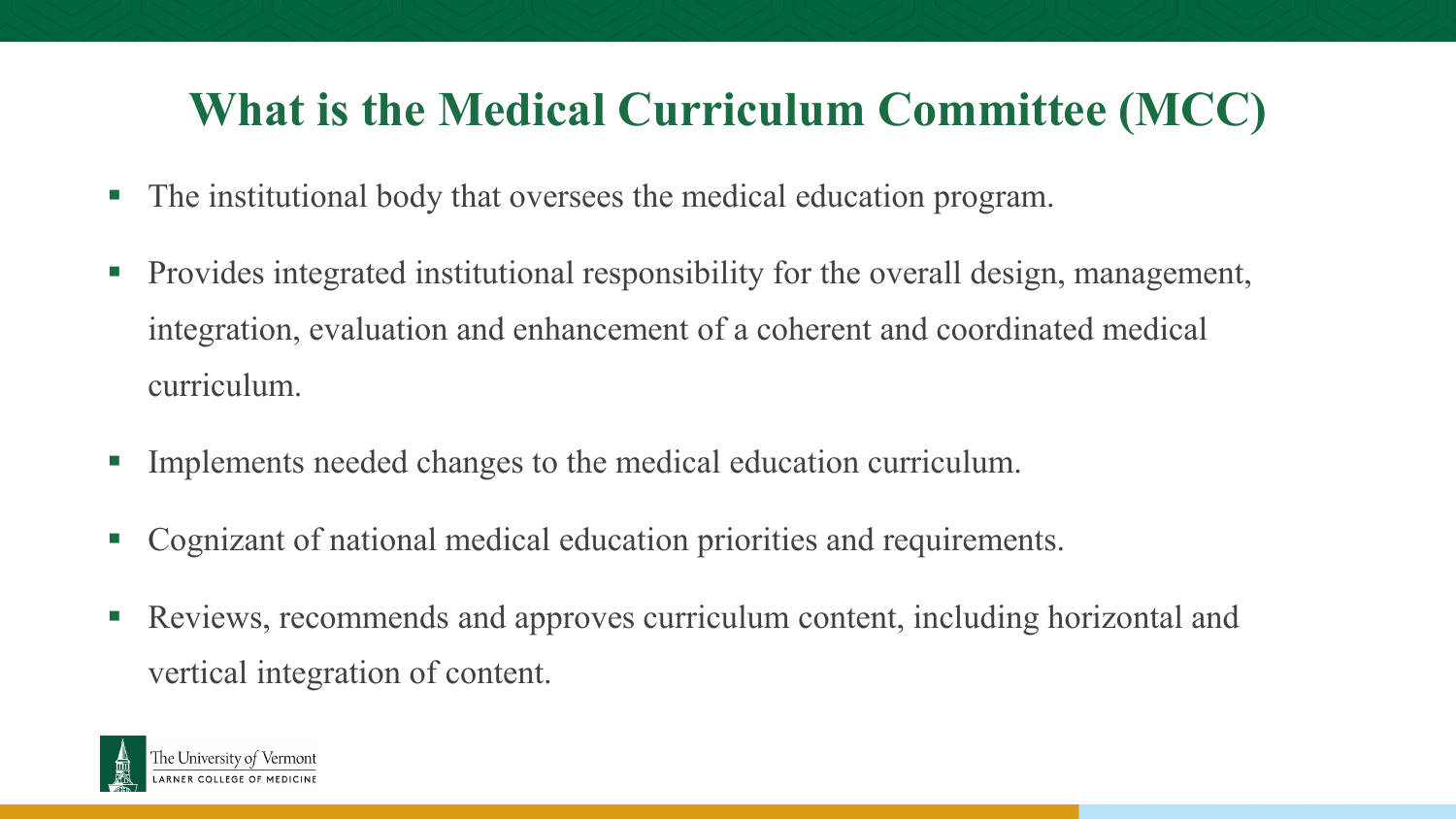#### **Subcommittees of the MCC**

# Medical Curriculum Committee

#### **Foundations Level Subcommittee**

- Composed of the Level Director of Foundations and Pre-Clinical Assessment (Chair), the Foundations Level Course Directors, and two medical student representatives.
- Designs, reviews and makes recommendations regarding individual Foundations courses, ensures horizontal integration of curriculum content and reviews course quality and Foundation/Pre-Clinical policies.

#### **Clinical Clerkship Level Subcommittee**

- Composed of the Level Director of Clinical Clerkship (Chair), the affiliate Site Directors, the Clerkship Directors, and two medical student representatives.
- Designs, reviews and makes recommendations regarding individual Clerkship courses, ensures horizontal integration of curriculum content, and reviews course quality and Clerkship policies.

#### **Advanced Integration Level Subcommittee**

- Composed of Advanced Integration faculty Course Directors, two medical student representatives and the chair who is elected from the subcommittee membership.
- Designs, reviews and makes recommendations regarding individual Advanced Integration courses, ensures horizontal integration of curriculum content, and reviews course quality and Advanced Integration policies.

#### **Evaluation Subcommittee**

- Composed of the faculty familiar with the medical education curriculum, two senior medical student representatives and the chair who is appointed by the Senior Associate Dean for Medical Education.
- Conducts a comprehensive, independent biennial review of all required courses in the curriculum.

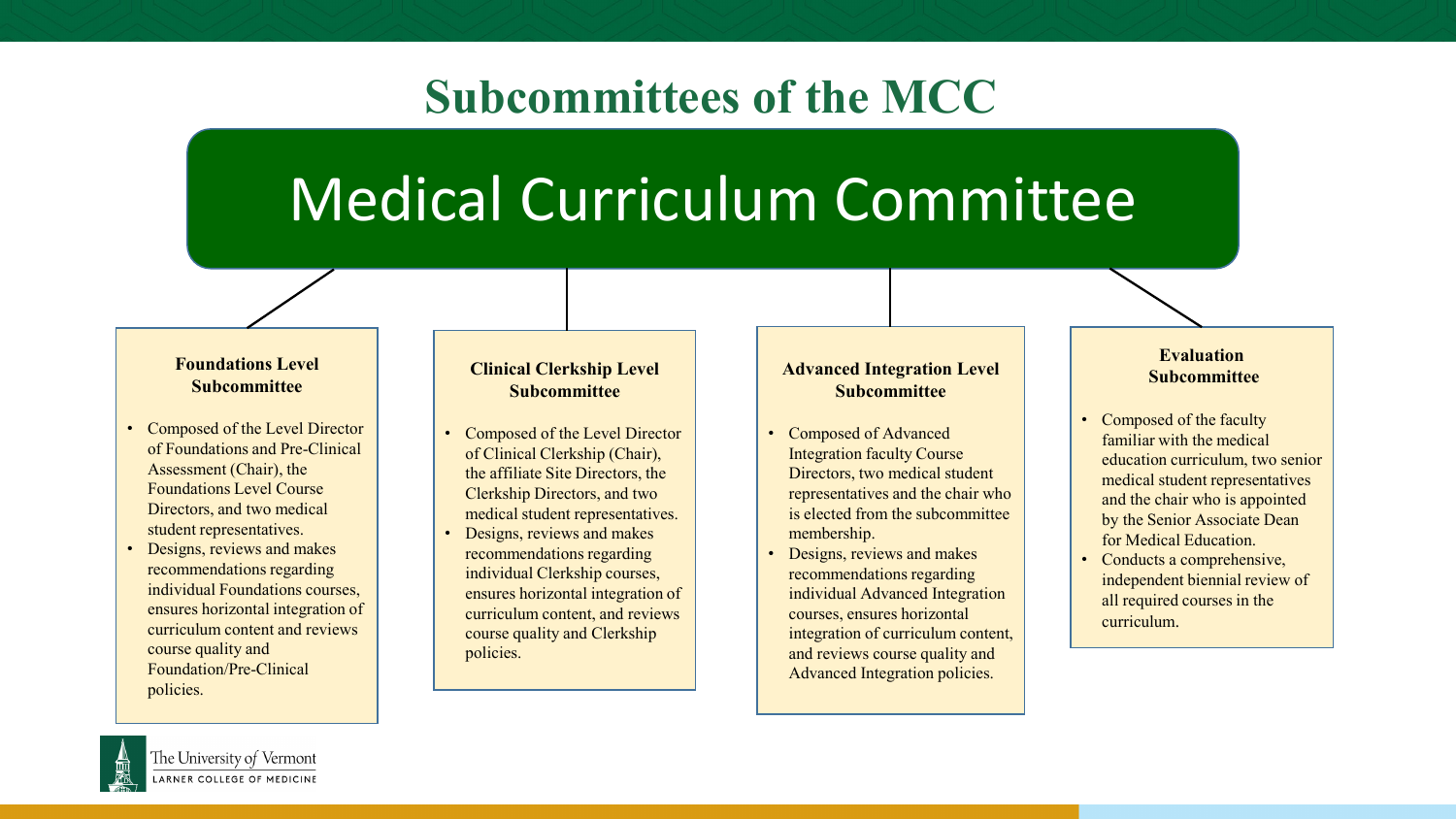#### **Standing Committees of the Faculty**

## LCOM Standing Committees

#### **Continuous Quality Improvement Committee** The COI Committee provides oversight for ongoing quality improvement processes in support of our medical education mission. The purpose is to monitor and improve, in real-time, educational program quality and ensure the medical education program's compliance **Admissions Committee** • The Admissions Committee determines criteria for eligibility for admission, subject to the approval of the faculty, and selects qualified applicants for the study of medicine. **Advancement Committee** • The Advancement Committee protects the public and the medical profession by ensuring that the academic standards of the Larner College of Medicine are upheld. **Fitness Committee The Fitness** Committee protects the public and medical profession by ensuring that the professional standards of the Larner College of Medicine are upheld. **Nominating Committee** • The Nominating Committee has the responsibility to generate slates of candidates for **University** committees. **Faculty Standards Committee** • The Faculty Standards Committee reviews and makes recommendations to the Dean on all faculty reappointments, promotions, and the award of tenure. **Medical Curriculum Committee** • The Medical Curriculum Committee is the institutional body that oversees the medical education program.

with accreditation

standards.

The University of Vermont LARNER COLLEGE OF MEDICINE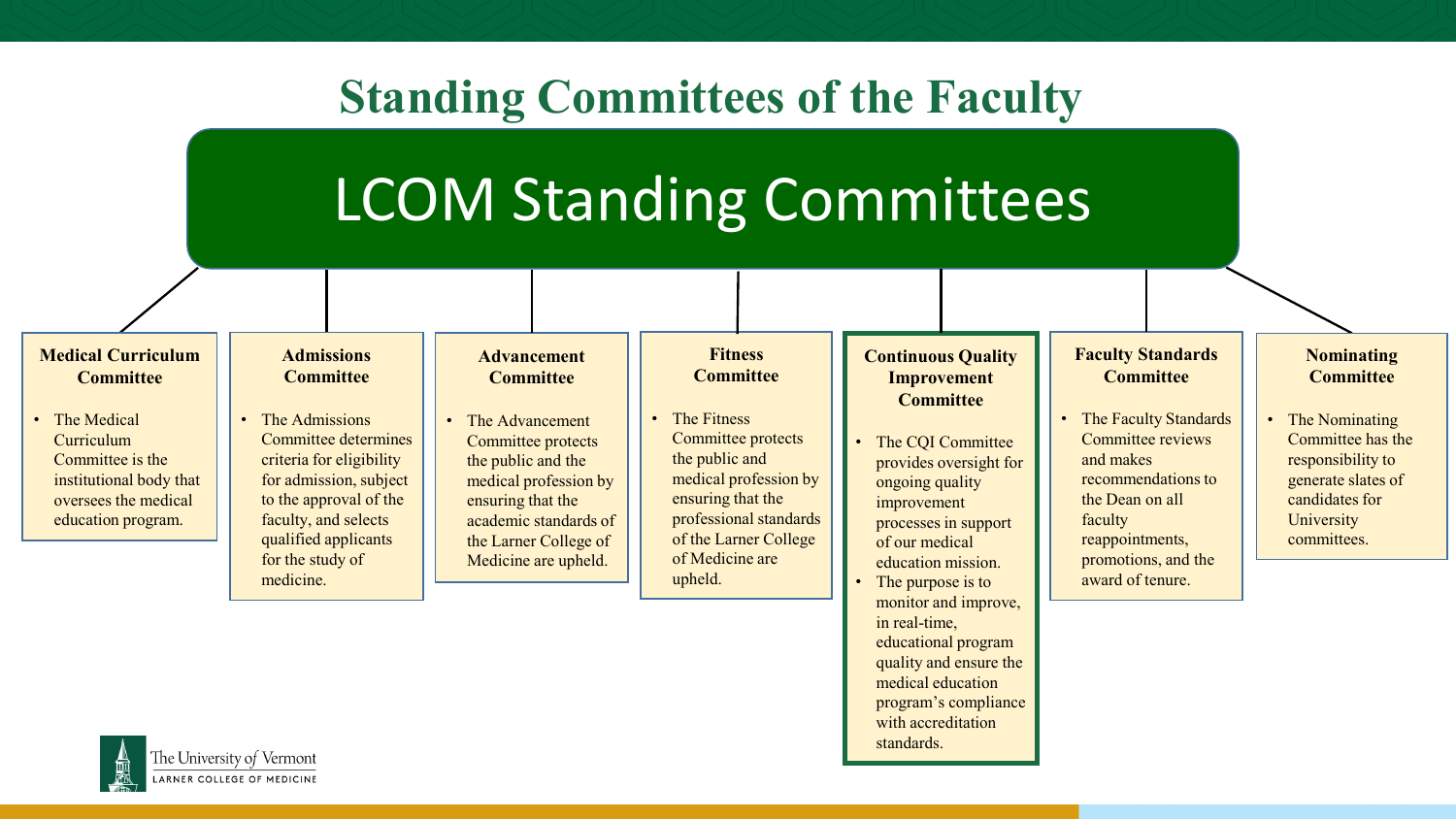## **Competencies, Curricular Objectives, and Curricular Design**

- 6.1 Program and Learning Objectives
- 6.2 Required Clinical Experiences
- 6.3 Self-Directed and Life-Long Learning
- 6.4 Inpatient/Outpatient Experiences
- 6.5 Elective Opportunities
- 6.6 Service-Learning/Community Service
- 6.7 Academic Environments
- 6.8 Education Program Duration

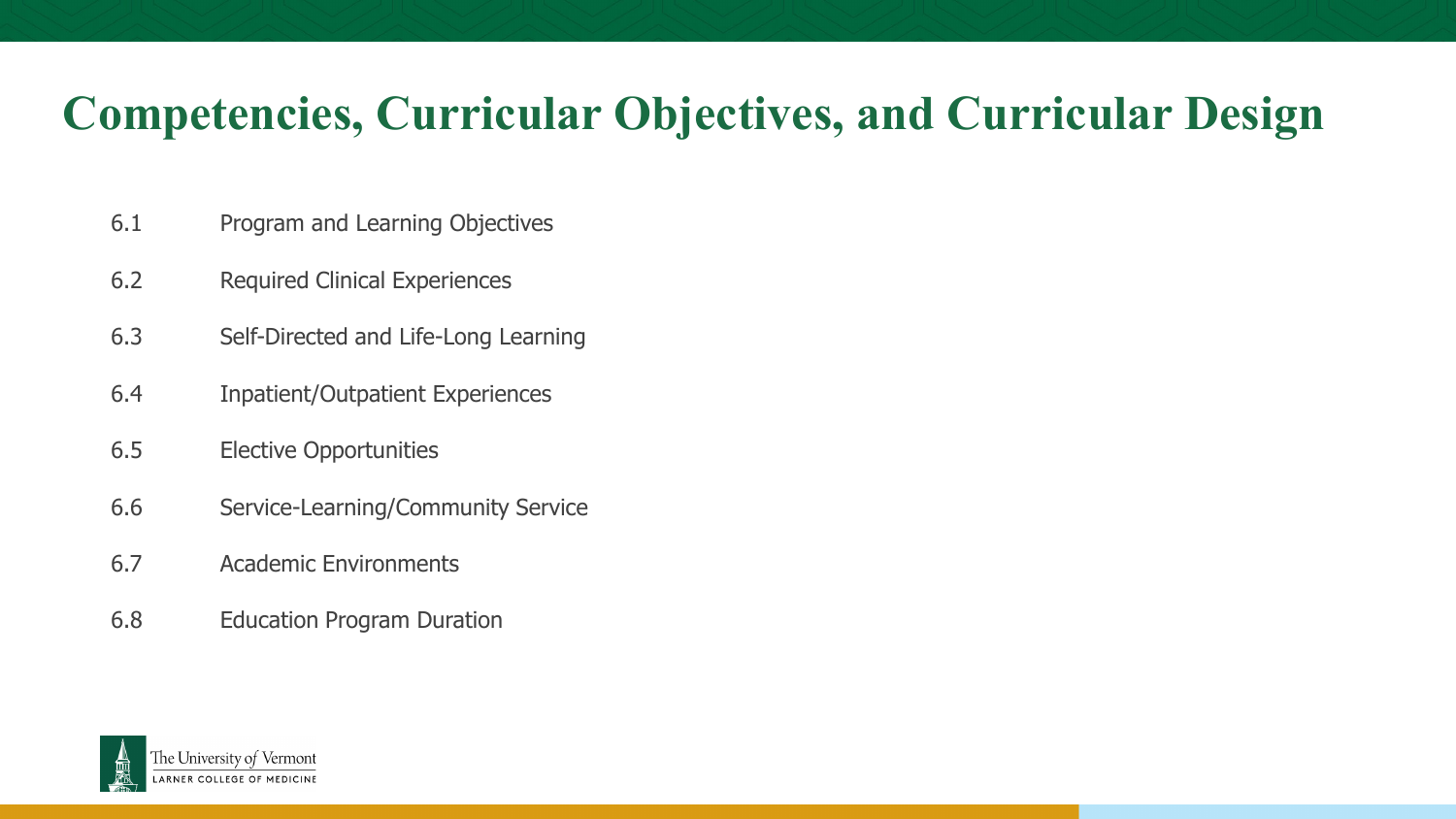## **Curricular Content**

- 7.1 Biomedical, Behavioral, Social Sciences
- 7.2 Organ Systems/Life Cycle/Prevention/Symptoms/Signs/Differential Diagnosis, Treatment Planning
- 7.3 Scientific Method/Clinical/Translational Research
- 7.4 Critical Judgement/Problem-Solving Skills
- 7.5 Societal Problems
- 7.6 Cultural Competence and Health Care Disparities
- 7.7 Medical Ethics
- 7.8 Communication Skills
- 7.9 Interprofessional Collaborative Skills

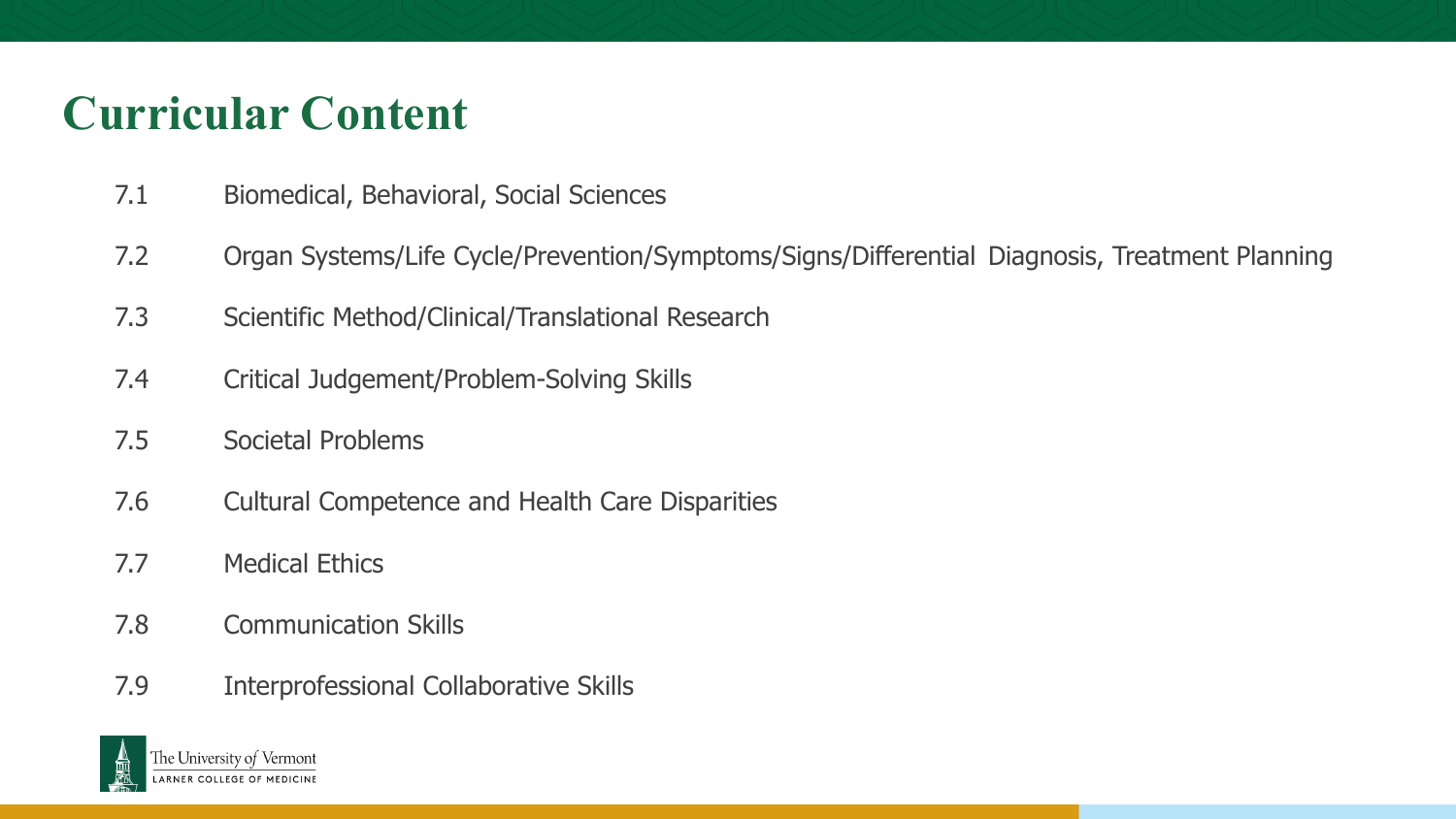#### **Curricular Management, Evaluation, and Enhancement**

- 8.1 Curricular Management
- 8.2 Use of Medical Educational Program Objectives
- 8.3 Curricular Design, Review, Revision/Content Monitoring
- 8.4 Evaluation of Educational Program Outcomes
- 8.5 Medical Student Feedback
- 8.6 Monitoring of Completion of Required Clinical Experiences
- 8.7 Comparability of Education/Assessment
- 8.8 Monitoring Student Time

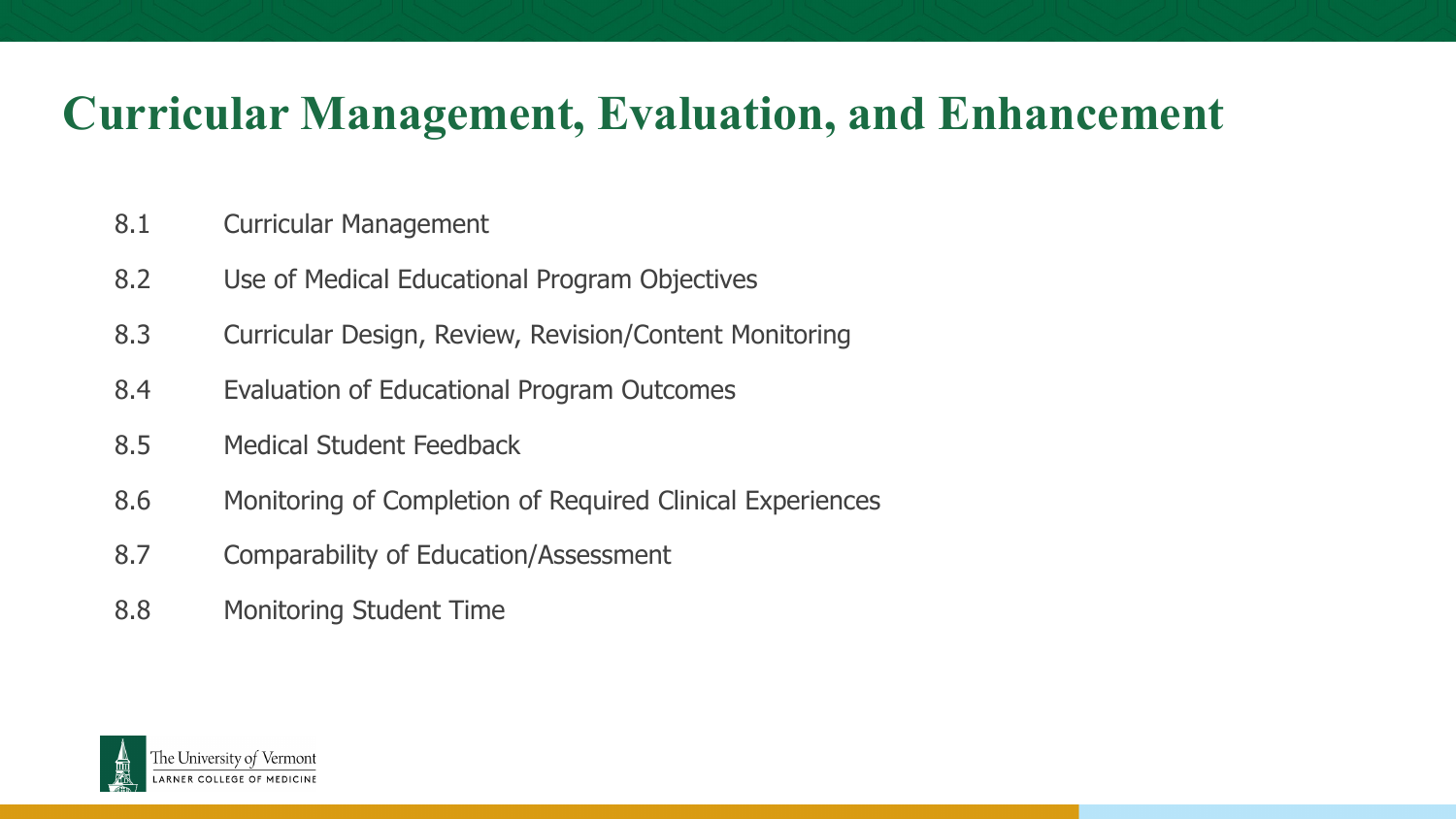#### **Teaching, Supervision, Assessment, and Student and Patient Safety**

- 9.1 Preparation of Resident and Non-Faculty Instructors
- 9.2 Faulty Appointments
- 9.3 Clinical Supervision of Medical Students
- 9.4 Assessment System
- 9.5 Narrative Assessment
- 9.6 Setting Standards of Achievement
- 9.7 Formative Assessment and Feedback
- 9.8 Fair and Timely Summative Assessment
- 9.9 Student Advancement and Appeal Process

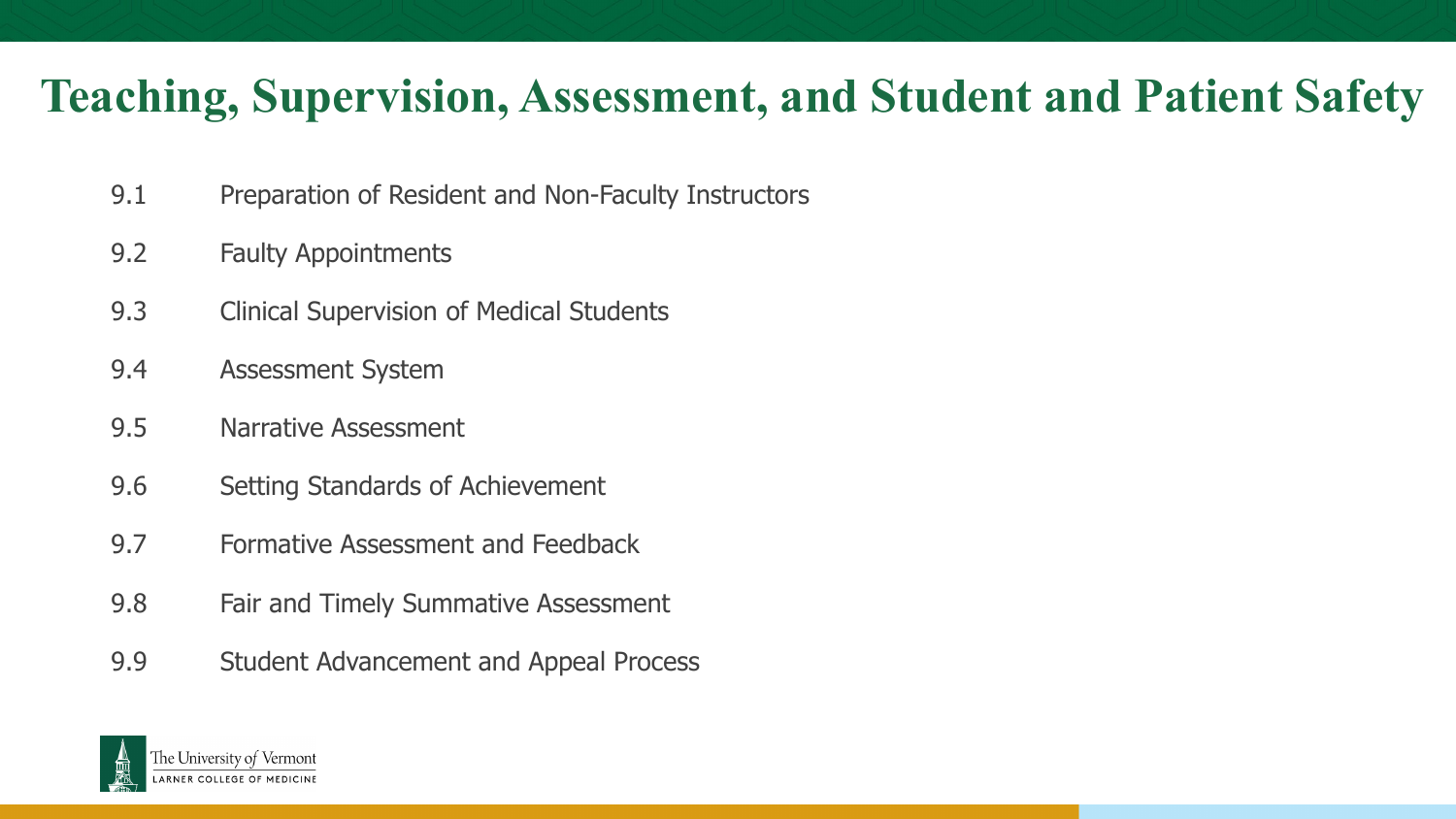#### **Committee Relationships**



![](_page_9_Picture_2.jpeg)